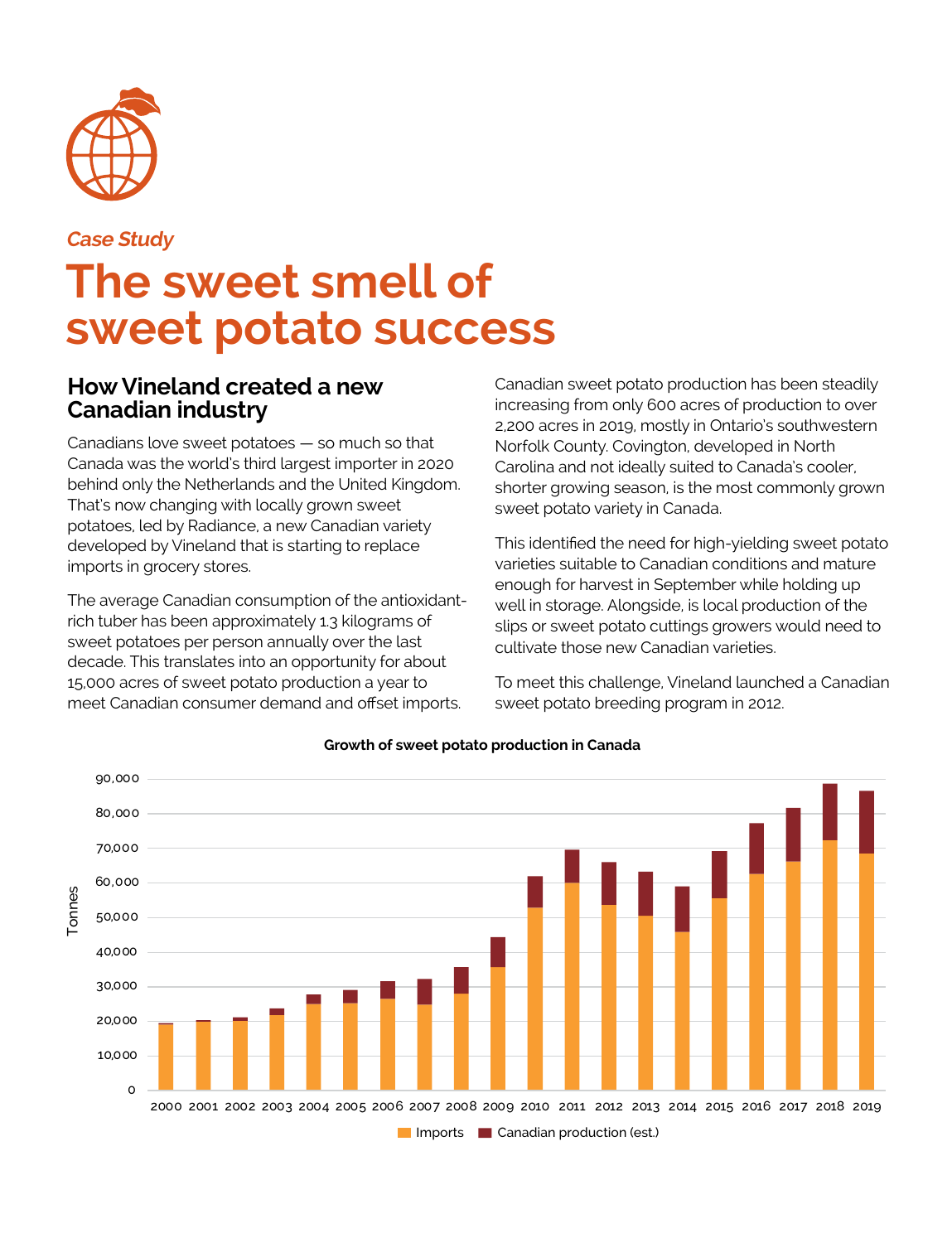# **Vineland delivers Radiance**

Developed by Vineland in collaboration with Louisiana State University, Radiance is the first sweet potato variety bred by Canadians for Canadians.

#### **The sweet potato**

Red-skinned with deep orange flesh, Radiance checks all the agronomic boxes for sweet potato success in Canada:

- Matures early and stores well
- Can be harvested between 11 and 20 days earlier than Covington and Orleans, two other leading commercial varieties grown in Canada
- Yields at least 20 per cent higher than Covington and Orleans

Vineland consumer research has shown the majority of consumers prefer a bright orange sweet potato that is firm, uniformly coloured and less moist with a sweet caramel-like flavour.

Here too, Radiance hits all the right notes. Vineland's trained sensory panel gave Radiance high marks as being sweeter, stickier and firmer, making it a clear taste and texture winner compared to other commercially available sweet potato varieties.

#### **The supply chain**

Vineland realized early on that ensuring Canadian growers have access to locally grown slips would be critical to Radiance's success. Most sweet potato slips have traditionally been produced in the United States, presenting an attractive opportunity to establish a new sweet potato propagation industry in Canada.

This is part of Vineland's value-chain approach to variety development. As a result, the organization is actively pursuing licensing agreements with slip producers to develop a Canadian supply chain for Radiance and work with growers in establishing a domestic slip production industry.



# **The opportunity**

- **1.3 kg: average annual Canadian sweet potato consumption per person**
- **• 15,000 acres: production needed to satisfy annual Canadian sweet potato demand**
- **\$**9**,000 per acre gross revenue: sweet potatoes are a high value crop**
- **165 million: estimated sweet potato slips needed annually to fully meet Canada's production needs**

# **The challenge**

- **• High-yielding sweet potato varieties suitable to cool climate growing conditions**
- **• Develop a Canadian slip production industry to support growers**

# **The achievement**

- **• Radiance: a high-yielding, high quality sweet potato variety developed in Canada for cool climates with shorter growing seasons; launched in 2019**
- **• Radiance supply chain established to provide slips to growers across Canada**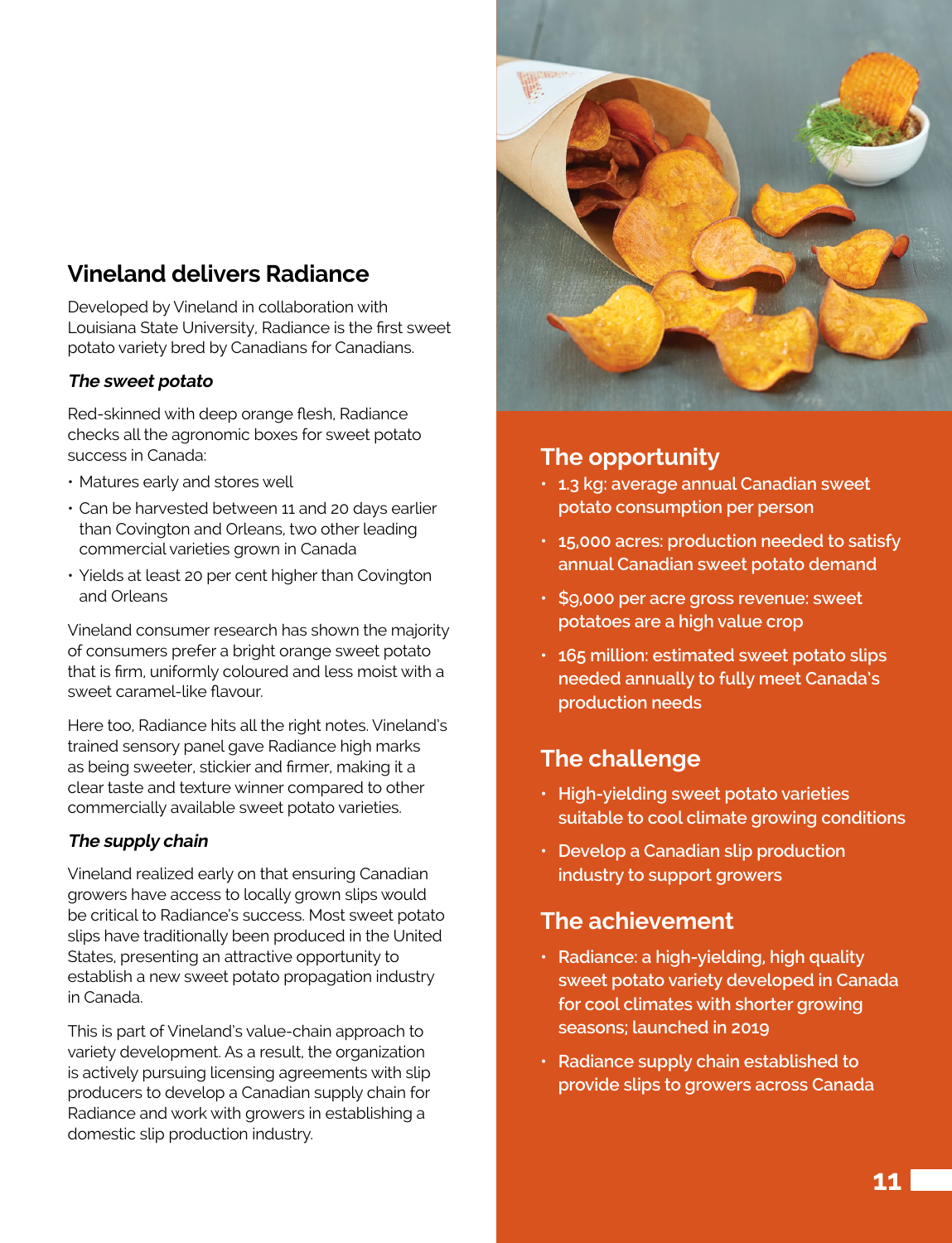#### **Meet a producer**

**2021 marked the first time Alberta Sweet Potatoes has grown Radiance slips. Located near Jenner, Alberta, a small town north of Medicine Hat, the business is headed up by livestock and grain farmers Stephanie Lessner and her parents Marjorie and James Larson.** 

**With an increasing interest in sweet potato production on the rise in western Canada, the family decided to fill a niche market by offering growers a local source for sweet potato slips.** 

**"I am excited about the opportunity of supplying growers in British Columbia and the Prairie provinces where sweet potato cultivation is growing and access to slips through traditional suppliers can be a challenge," says Lessner.**

**The company plans to ramp up production in the coming years to meet expected increasing demand from western Canadian growers.**



#### **Radiance demand and sales 2018-2022**

To date, Vineland has licensed Radiance to five Canadian and one U.S. slip producer, with the goal of building a coast-to-coast network to meet Canadian growers' demand for sweet potato slips estimated at up to 165 million slips annually.

To support slip propagators, Vineland has also developed and published a best production practices guide with agronomic information including cost of production and revenue potential models to grow high quality, high-yielding sweet potato slips in controlled environments.

## **The impact**

Canada needs approximately 15,000 acres of homegrown sweet potato production to satisfy consumer demand and offset imports. Generating a gross revenue of \$9,000 per acre, Radiance and other made-for-Canada sweet potato varieties from Vineland are a game changer for the Canadian vegetable industry.

This lucrative opportunity to supply Canadian growers with local sweet potato slips is profitable for the slip producer and helps growers avoid slip deterioration due to shipping and border crossing delays from the southern United States.



#### **Projected demand for Radiance by 2030**